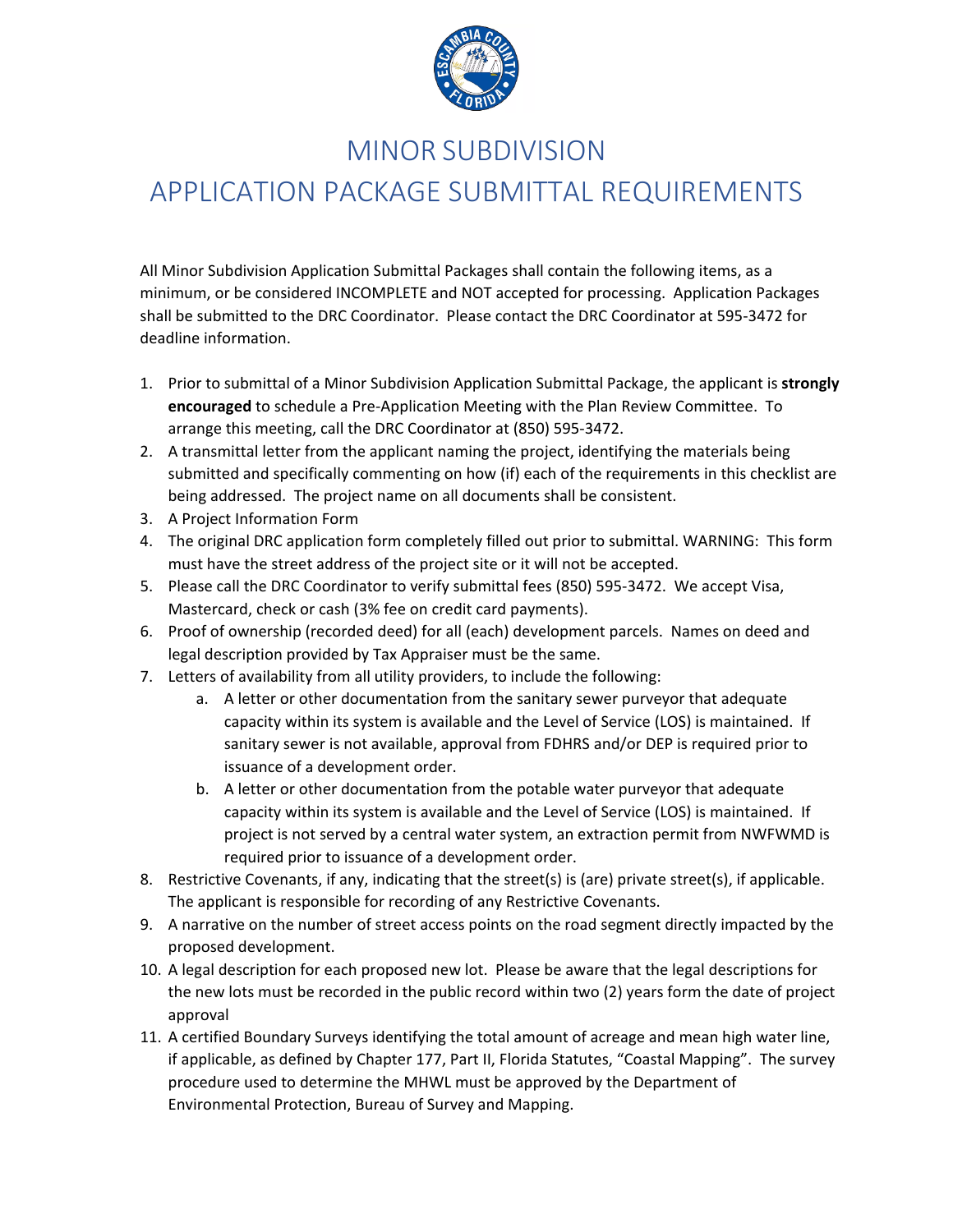- 12. One (1) copy of the proposed subdivision development plans. If 24" X 36" each plan shall be folded or they will NOT be accepted. The development plans shall be labeled and include the following items:
	- a. The existing parcel's property reference number.
	- b. The area (acreage) of the parent parcel (pre-subdivision parcel.)
	- c. The area (acreage) of each parcel being created.
	- d. Dimensions of the parent parcel.
	- e. Dimensions of each new parcel, including the dimensions along roadways.
	- f. A north arrow.
	- g. A scale of the drawing/development plan.
	- h. The name(s) of the road(s) fronting the parent parcel.
	- i. The existing width of the private right-of-way.
	- j. The name(s) of each proposed new private right-of-way.
	- k. The width of each proposed new right-of-way.
	- l. The parcel's Zoning District(s).
	- m. The parcel's Future Land Use Category(ies).
	- n. The name of the person who prepared the drawing/plan.
	- o. The name of the owner of the parent parcel.
	- p. The date the plan was prepared.
	- q. A note indicating that the street(s) is(are) to be private street(s).
	- r. A note detailing potable water service availability.
	- s. A note detailing the location and size of any water lines.
	- t. A note detailing the location of fire hydrants.
	- u. A note detailing sewer service availability or septic tank usage.
	- v. A driveway connection typical detail.
	- w. A vicinity map.
- 13. A set of drainage plans and calculations prepared and certified by a licensed professional engineer. Each set must bear the signature and seal of the Engineer. If the development is de minimis or exempt from stormwater requirements provide a letter certifying so from a licensed professional engineer
- 14. A set of grading plans showing the proposed grading direction of lots. Directional flow arrows may be utilized for this purpose.
- 15. Address Sec 2-5.3 of the LDC and comment as applicable.
- 16. A CD that contains all paper documents submitted. Each document on the CD must be in an individual PDF format.